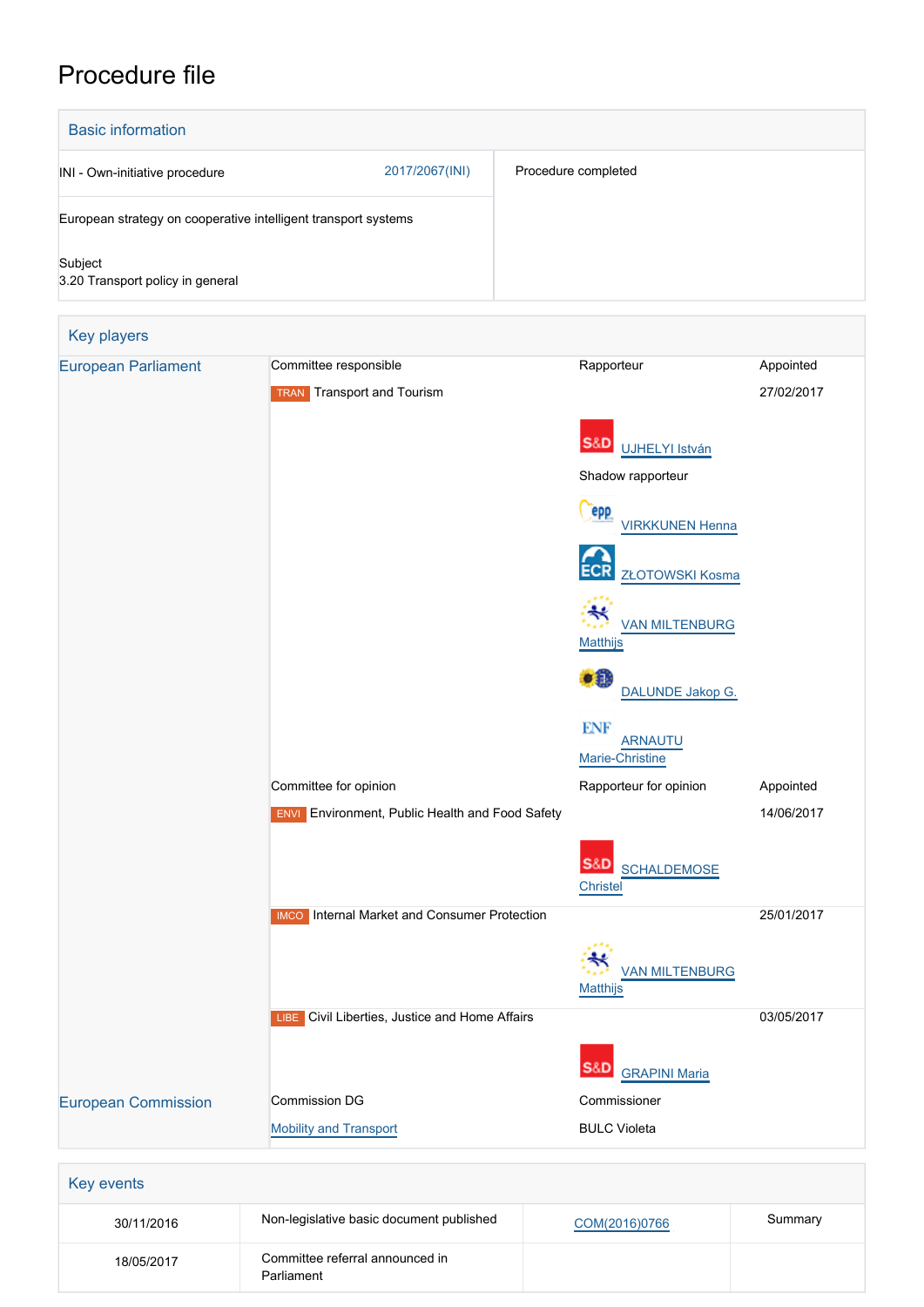| 20/02/2018 | Vote in committee                   |              |         |
|------------|-------------------------------------|--------------|---------|
| 26/02/2018 | Committee report tabled for plenary | A8-0036/2018 | Summary |
| 12/03/2018 | Debate in Parliament                | YΟ           |         |
| 13/03/2018 | Results of vote in Parliament       |              |         |
| 13/03/2018 | Decision by Parliament              | T8-0063/2018 | Summary |
| 13/03/2018 | End of procedure in Parliament      |              |         |

# Technical information

| Procedure reference        | 2017/2067(INI)                 |
|----------------------------|--------------------------------|
| Procedure type             | INI - Own-initiative procedure |
| Procedure subtype          | Initiative                     |
| Legal basis                | Rules of Procedure EP 54       |
| Other legal basis          | Rules of Procedure EP 159      |
| Stage reached in procedure | Procedure completed            |
| Committee dossier          | TRAN/8/09928                   |

#### Documentation gateway

| Non-legislative basic document                         |             | COM(2016)0766 | 30/11/2016 | EC        | Summary |
|--------------------------------------------------------|-------------|---------------|------------|-----------|---------|
| Committee draft report                                 |             | PE610.712     | 16/10/2017 | EP        |         |
| Amendments tabled in committee                         |             | PE613.546     | 27/11/2017 | EP        |         |
| Committee opinion                                      | <b>IMCO</b> | PE609.467     | 05/12/2017 | <b>EP</b> |         |
| Committee opinion                                      | LIBE        | PE612.195     | 29/01/2018 | <b>EP</b> |         |
| Committee opinion                                      | <b>ENVI</b> | PE612.292     | 02/02/2018 | EP        |         |
| Committee report tabled for plenary, single<br>reading |             | A8-0036/2018  | 26/02/2018 | EP        | Summary |
| Text adopted by Parliament, single reading             |             | T8-0063/2018  | 13/03/2018 | <b>EP</b> | Summary |
| Commission response to text adopted in<br>plenary      |             | SP(2018)366   | 30/08/2018 | EC        |         |

## European strategy on cooperative intelligent transport systems

PURPOSE: to adopt a European strategy on Cooperative Intelligent Transport Systems (C-ITS), a milestone towards cooperative, connected and automated mobility.

BACKGROUND: in the very near future, vehicles will interact directly with each other and with the road infrastructure. This interaction is the domain of Cooperative Intelligent Transport Systems (C-ITS).

Communication between vehicles, infrastructure and with other road users is crucial also to increase the safety of automated vehicles. Digital technologies help reduce human error, by far the greatest source of accidents in transport. It is expected to significantly improve road safety, traffic efficiency and comfort of driving, by helping the driver to take the right decisions and adapt to the traffic situation.

They can also create a truly multimodal transport system integrating all modes of transport into one mobility service, allowing people and cargo to travel smoothly from door to door. And they can spur social innovation through new forms of value creation such as the collaborative economy.

The steady trend in improving road safety that the EU has seen over the last decade has slowed down. The coordinated and rapid deployment of cooperative, connected and automated vehicles in road transport urgently requires EU action.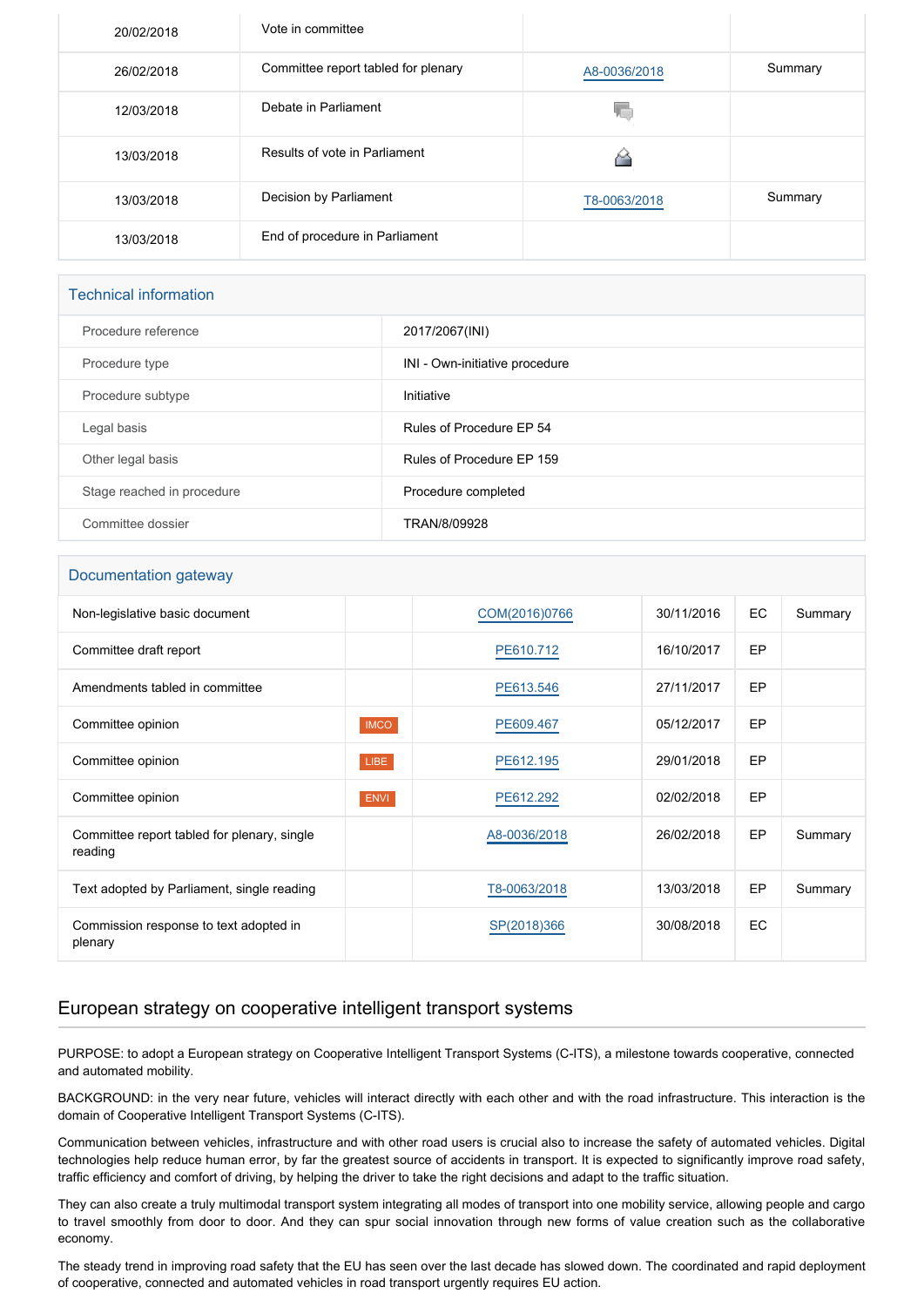The market potential of cooperative, connected and automated driving is estimated to be worth dozens of billions of euro annually and to lead to the creation of many new jobs. The strategy therefore delivers on the Commission's political priorities, notably its Agenda for Jobs, Growth and Investment, the [Digital Single Market](http://eur-lex.europa.eu/legal-content/EN/TXT/PDF/?uri=CELEX:52015DC0192&from=EN) and the [Energy Union.](http://eur-lex.europa.eu/resource.html?uri=cellar:1bd46c90-bdd4-11e4-bbe1-01aa75ed71a1.0003.03/DOC_1&format=PDF)

In the Declaration of Amsterdam in April 2016, European transport ministers urged the European Commission to develop a European strategy on cooperative, connected and automated vehicles.

CONTENT: the objective of the European strategy on Cooperative Intelligent Transport Systems is to allow for a wide-scale commercial deployment of C-ITS as of 2019 in order to avoid a fragmented internal market in the field of C-ITS and create synergies between different initiatives. It addresses the most critical issues, including cyber-security and data protection and interoperability and recommends action at different levels to meet the 2019 target date:

(1) Definition of common priorities: this Communication sets priorities for a coordinated deployment of CITS services by Member States and industry. The Commission considers that a list of technologically-mature and highly-beneficial C-ITS services should be deployed quickly so that end-users and society at large can benefit from them as soon as possible. This early deployment list is defined below as the Day 1 C-ITS services list (hazardous location notifications and signage applications). The Commission will support Member States and industry in deploying Day 1 C-ITS services, notably through the Connecting Europe Facility, European Structural and Investment Funds and the European Fund for Strategic Investments.

In a second phase, the Day 1.5 C-ITS services list would be deployed.

(2) Security communications: as the transport system becomes more and more digitised, it may also become more vulnerable to hacking and cyber-attacks. The Commission seeks to develop a common security and certificate policy for deployment and operation of C-ITS in Europe. It will publish guidance regarding the European CITS security and certificate policy in 2017.

(3) Data protection: data broadcast by C-ITS from vehicles will, in principle, qualify as personal data as it will relate to an identified or identifiable natural person. The implementation of C-ITS therefore requires compliance with the applicable data protection legal framework.

C-ITS service providers should offer transparent terms and conditions to end-users, using clear and plain language in an intelligible way and in easily accessible forms, enabling them to give their consent for the processing of their personal data.

(4) Communication technologies and frequencies: drivers expect to receive all information on traffic and safety conditions seamlessly across Europe. The Commission considered that this can only be achieved through a hybrid communication approach combining complementary and available communication technologies.

To support all C-ITS services on the vehicle side, the full hybrid communication mix needs to be on-board. Currently, the most promising hybrid communication mix is a combination of WiFi based short range communication and existing cellular networks.

(5) Interoperability at all levels: C-ITS deployment initiatives within the EU should define and publish the technical C-ITS communication profiles needed to ensure the interoperability of Day 1 C-ITS services. They should also develop test procedures to check the interoperability of these profiles. The Commission will make full use of the C-Roads platform as the coordination mechanism for C-ITS deployment at operational level.

(6) Develop the right legal framework: rapid technological developments and the complexity of the issues at stake mean the right legal framework is needed. The Commission believes this framework needs to be developed through learning by experience, using feedback from and interaction between the C-ITS deployment initiatives and the C-ITS Platform.

As a result of this process, and in close cooperation with all stakeholders, the Commission will consider using the [ITS Directive 2010/40/EU](http://eur-lex.europa.eu/legal-content/EN/TXT/PDF/?uri=CELEX:32010L0040&rid=1). Other legal instruments might also be considered, e.g. for compliance assessment processes.

(7) International cooperation: the EU has already benefitted from cooperation with Australia, Japan, Singapore and the US in areas such as research, security and harmonisation of standards.

The Commission will continue promoting the convergence and coordination of C-ITS development and deployment activities in cooperation with international partners and initiatives.

In conclusion, the Commission calls upon all parties concerned, and in particular Member States and industry, to support the approach presented in this Communication, and collaborate at all levels and across sectors to start deploying cooperative intelligent transport systems successfully in 2019.

### European strategy on cooperative intelligent transport systems

The Committee on Transport and Tourism adopted an own-initiative report by István UJHELYI (S&D, HU) on a European strategy on cooperative intelligent transport systems.

The report noted that new technologies, which include the Cooperative Intelligent Transport System (C-ITS), represent both dramatic progress and a real task for European decision-makers. It noted that the European institutions are lagging behind in this field and cannot keep up with the speed at which the technological revolution is advancing.

Members called for the introduction of interoperable Cooperative Intelligent Transport Systems (C-ITS) services throughout Europe without delay. They highlighted the need for a clear legal framework to support the deployment of C-ITS.

The report noted the potential of C-ITS to improve fuel efficiency, lowering the cost of individual transport and reducing the negative impact of traffic on the environment. It also highlighted the potential of digital technologies and related business models in road transport and recognised the strategy as an important milestone towards the development of C-ITS and, ultimately, fully connected and automated mobility with a view to making transport seamless and safer, reduce congestion, energy consumption and emissions.

Members underlined the urgent need to establish an ambitious EU strategy that coordinates national and regional efforts and maximises cooperation between different sectors such as transport, energy and telecommunications.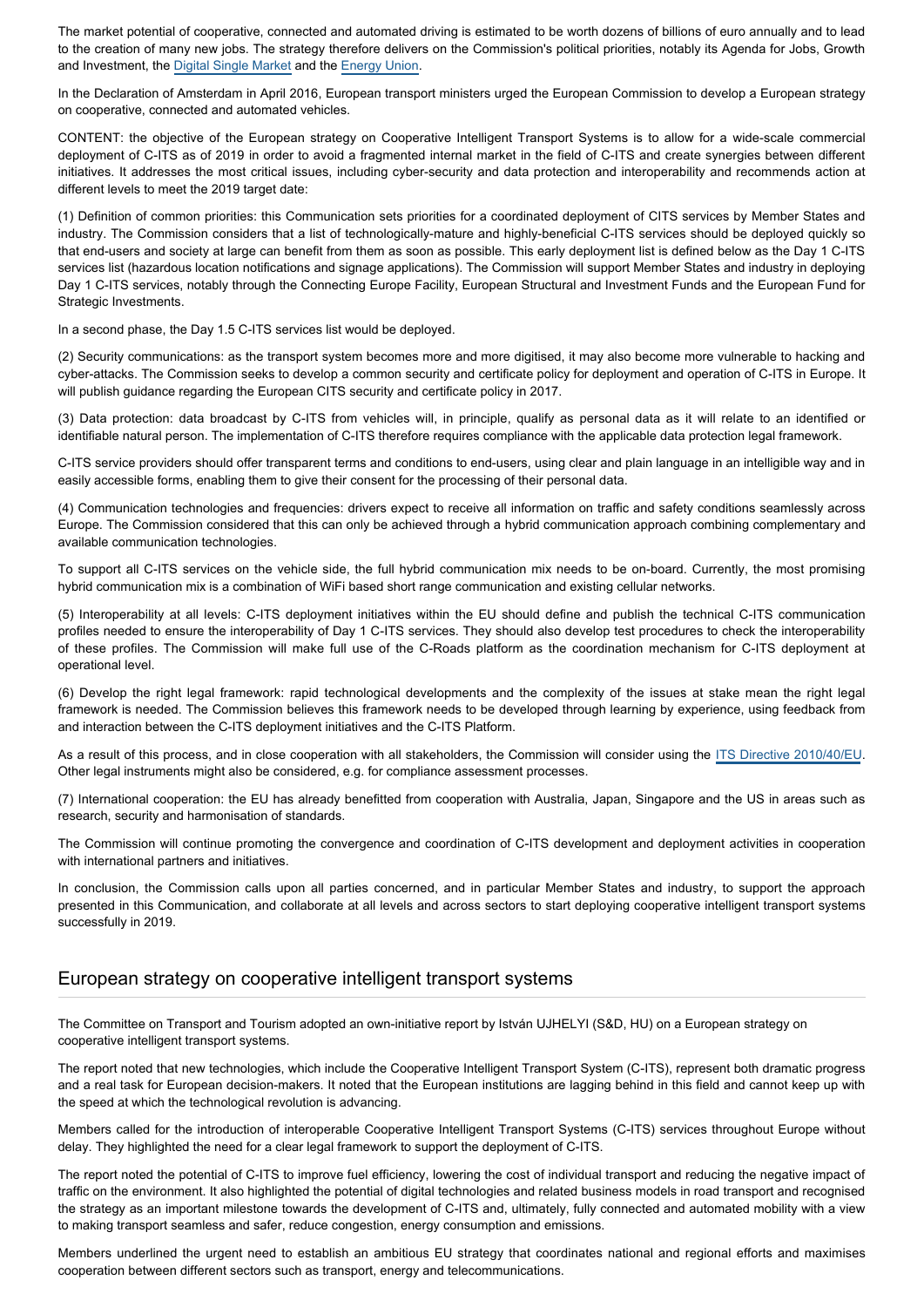The report called on the Commission to:

present a specific timetable with clear targets for what the EU needs to achieve between 2019 and 2029, to prioritise the deployment by 2019 of those C-ITS services that have the highest safety potential and ensure that these services are available in all new vehicles across Europe;

consider how to address the coexistence on the roads of cooperative, connected and automated vehicles and non-connected vehicles and drivers;

facilitate the exchange of best practices aimed inter alia at achieving economic efficiency;

Members also stated that C-ITS services should be integrated into the [Space Strategy for Europe](http://www.europarl.europa.eu/oeil/popups/ficheprocedure.do?reference=2016/2325(INI)&l=en) since the deployment of C-ITS is to be based on geolocation technologies such as satellite positioning.

Privacy and data protection: Members drew attention to the importance of applying the EU legislation on privacy and data protection with regard to C-ITS and connected ecosystem data, for which reason these data should, as a matter of priority, be used for C-ITS purposes only and not be retained or used for other ends. Smart vehicles should comply fully with the General Data Protection Regulation (GDPR) and related rules.

Cybersecurity: the report pointed to the importance of the application of high standards of cybersecurity in preventing hacking and cyber-attacks in all Member States, particularly in the light of the critical nature of security of C-ITS communications.

Common European approach: the report encourages the Member States and local authorities, vehicle manufacturers, road operators and the ITS industry to implement C-ITS by 2019, and recommended that the Commission, local authorities and Member States designate proper funding under the Connecting Europe Facility, European Structural and Investment Funds and the European Fund for Strategic Investments for the upgrading and maintenance of the future road infrastructure by means of a cross-cutting thematic approach.

It called on the Commission and the Member States to continue to provide funding for research and innovation (Horizon 2020) in full respect of the principle of transparency and with the provision of regular information on EU co-financing.

Members are of the opinion that if no significant progress is made by 2022, legislative action may be required to introduce minimum rules and enforce integration in this respect.

The EU and the Member States are encouraged to properly enforce the UN Convention on the Rights of Persons with Disabilities (CRPD) and the forthcoming directive on accessibility requirements for products and services, in order to achieve barrier-free accessibility to C-ITS for all citizens.

Members recommended that the Commission rapidly establish an adequate legal framework to achieve EU-wide cross-border interoperability and a framework laying down rules on liability for the use of the various forms of connected transport and to publish a legislative proposal on access to in-vehicle data and resources by the end of the year. This proposal should enable the entire automotive value chain and end users to benefit from digitalisation and guarantee a level playing field and maximum security with regard to storage of in-vehicle data and access thereto for all third-parties, which should be fair, timely and unrestricted in order to protect consumer rights, promote innovation and ensure fair, non-discriminatory competition on this market in line with the principle of technological neutrality.

Lastly, the report called on car manufacturers to provide consumers with sufficient and clear information about their rights and the benefits and limitations of new C-ITS technologies in terms of safety.

### European strategy on cooperative intelligent transport systems

The European Parliament adopted by 633 votes to 43 with 11 abstentions a resolution on a European strategy on Cooperative Intelligent Transport Systems in response to the Commission Communication on this subject.

Clear legal framework: whilst welcoming the Commission communication, Parliament highlighted the need for a clear legal framework to support the deployment in the EU of Cooperative Intelligent Transport System (C-ITS). It stressed the potential of C-ITS to improve fuel efficiency, lowering the cost of individual transport and reducing the negative impact of traffic on the environment.

It also highlighted the potential of digital technologies and related business models in road transport and recognised the strategy as an important milestone towards the development of C-ITS and, ultimately, fully connected and automated mobility with a view to making transport seamless and safer, reduce congestion, energy consumption and emissions, as well as improving the interconnection of different modes of transport.

Parliament underlined the urgent need to establish an ambitious EU strategy that coordinates national and regional efforts and maximises cooperation between different sectors such as transport, energy and telecommunications.

The Commission was called upon to:

- present a specific timetable with clear targets for what the EU needs to achieve between 2019 and 2029, to prioritise the deployment by 2019 of those C-ITS services that have the highest safety potential and ensure that these services are available in all new vehicles across Europe;
- consider how to address the coexistence on the roads of cooperative, connected and automated vehicles and non-connected vehicles and drivers; safeguard systems should be incorporated during the transition phase of co-existence, so as not to jeopardize road safety;
- draw up the definitions and safety requirements needed, and update the European Statement of Principles on human-machine interface (HMI) for in-vehicle information and communication systems.

The resolution also emphasised:

- the importance of applying the EU legislation on privacy and data protection with regard to C-ITS and connected ecosystem data. Smart vehicles should comply fully with the General Data Protection Regulation;
- the importance of the application of harmonised and high standards of cybersecurity in preventing hacking and cyber-attacks in all Member States;